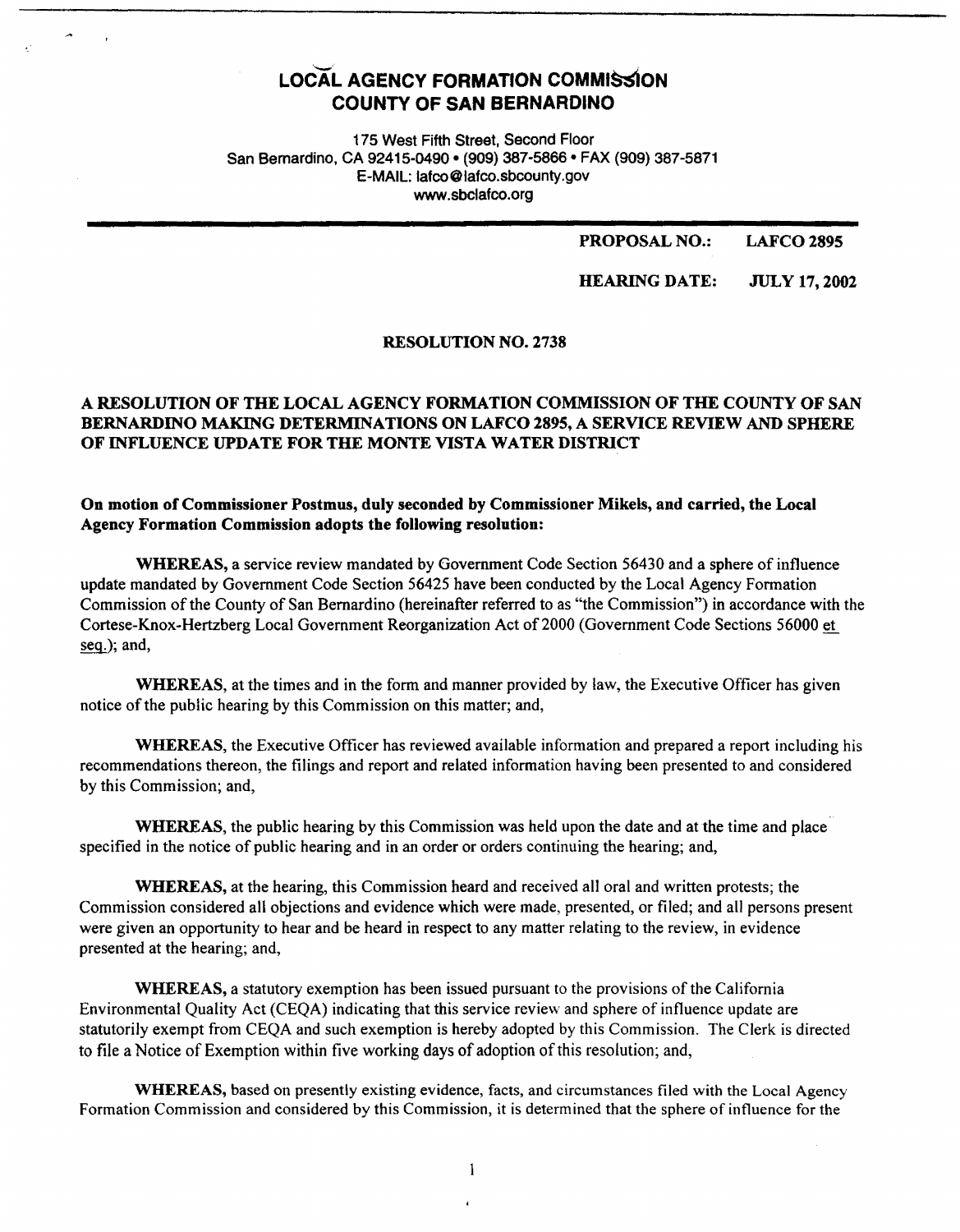## **RESOLUTION NO. 2738**

Monte Vista Water District (District) should be affirmed as it currently exists, as more specifically described in maps and legal descriptions on file in the LAFCO staff office; and,

**WHEREAS,** the following findings are made in conformance with Government Code Section 56430 and local Commission policy:

1. **Infrastructure Needs and Deficiencies.** A comprehensive master plan was adopted by the District in June, 1998, setting forth recommendations for projects foreseen through 2025. A copy of this plan is maintained in the District offices.

2. **Growth and Population.** The District provides wholesale and retail water service to a population of approximately 113,200 in the communities of Montclair, Chino, Chino Hills, and unincorporated areas in the vicinity of those cities.

3. **Financing Opportunities and Constraints.** The District receives a minor share of the general levy of property tax revenue, but the bulk of its revenue is derived from fees for service, as determined by the District Board of Directors.

4. **Cost Avoidance Opportunities.** The District is already participating in cost avoidance programs through joint agency practices, grant programs, water conservation programs, and other programs. These programs are more fully set forth within the District's documentation submitted for this review.

5. **Rate Restructuring.** The District annually approves a five~year rate resolution setting forth commodity and service rates for the upcoming year. The District actively solicits participation and comments from those affected by such rates.

6. **Opportunities for Shared Facilities.** The District has provided documentation related to this issue in response to this review, including information concerning its water supply agreement with the City of Chino Hills, its participation in various joint powers authorities, groundwater injection studies with other agencies, and groundwater storage programs.

7. **Government Structure Options.** Because the District overlays three cities, it is a regional agency and is deemed to be more efficient than three single-service agencies; and, therefore, the regional service government structure is appropriate.

8. **Management Efficiencies.** The District has provided documentation on file in the LAFCO office and attached to the staff report which responds to this factor, and includes responses to such issues as training, staffing levels, applications of technology, and joint powers opportunities.

9. **Local Accountability and Governance.** The District has provided documentation on file in the LAFCO office and attached to the staff report which responds to this factor, and includes responses to such issues as the selection and meetings of the Board of Directors, Brown Act compliance, elections over the last decade, and customer feedback programs.

**WHEREAS,** pursuant to the provisions of Government Code Section 56425(h) the range of services provided by the Monte Vista Water District shall be limited to wholesale and retail water service, and such range of services shall not be changed unless approved by this Commission; and,

2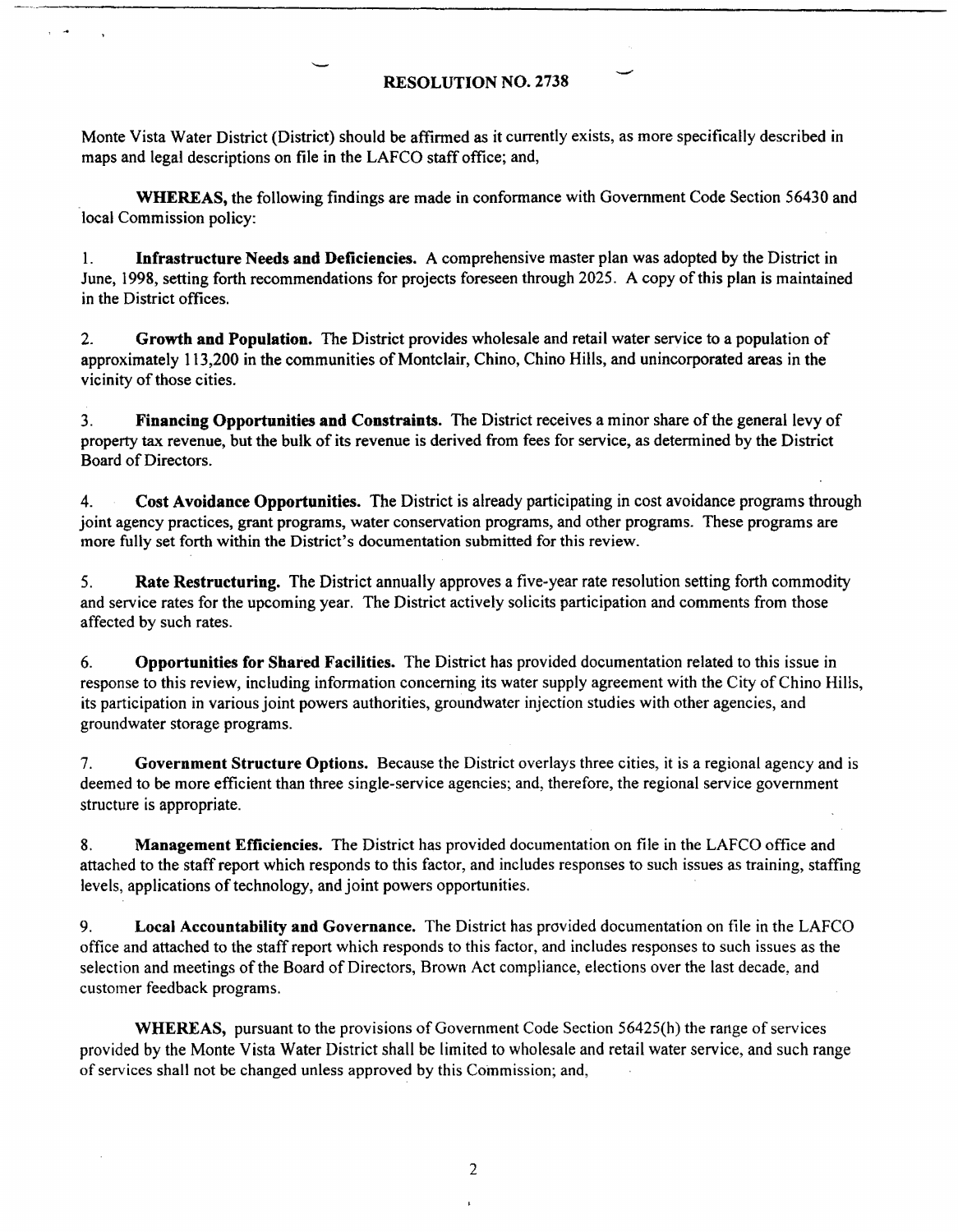## **RESOLUTION NO.** 2738

**WHEREAS,** the following findings are made in conformance with Government Code Section 56425 and local Commission policy:

#### 1. **PRESENT AND PLANNED LAND USES**

The full range of urban, suburban, and rural land uses are included within the boundaries and current sphere of influence of the Monte Vista Water District. This sphere of influence update and service review have no potential whatsoever to change present or planned land uses within the District sphere, since no changes to the sphere of influence are contemplated.

#### 2. **PRESENT AND PROBABLE NEED FOR PUBLIC FACILITIES AND SERVICES** IN **THE AREA**

No changes to the District sphere of influence are proposed or contemplated through this review. The District has adopted a master plan for service which addresses this issue, and is on file in the District offices.

## 3. **PRESENT CAPACITY OF PUBLIC FACILITIES AND ADEQUACY OF PUBLIC SERVICES PROVIDED**

No changes to the District sphere of influence are proposed or contemplated through this review. The District has adopted a master plan for service which addresses this issue, and is on file in the District offices.

#### 4. **COMMUNITIES OF INTEREST** IN **THE AREA**

No changes to the District sphere of influence are proposed or contemplated through this review. The Commission therefore determines that this factor of determination is not relevant to this review, as permitted by Government Code Section 56425.

#### 5. **OTHER FINDINGS**

- A. Notice of this hearing has been published as required by law in The Sun and the Inland Valley Daily Bulletin, newspapers of general circulation in the area. As required by state law, individual notification was provided to affected and interested local agencies, County departments, and those individuals wishing mailed notice.
- B. Comments from landowners and any affected local agency have been reviewed and considered by the Commission in making its determination.

**WHEREAS,** having reviewed and considered the findings as outlined above, the Commission affirms and upholds the sphere of influence for the Monte Vista Water District as it currently exists, and is depicted on maps and legal descriptions on file in the office of the San Bernardino Local Agency Formation Commission.

**NOW, THEREFORE, BE IT RESOLVED** by the Local Agency Formation Commission of the County of San Bernardino, State of California, that this Commission shall consider the territory, described on maps and legal descriptions on file in the LAFCO office, as being within the sphere of influence of the Monte Vista Water District, it being fully understood that establishment of such a sphere of influence is a policy declaration of this Commission based on existing facts and circumstances which, although not readily changed, may be subject to review and change in the event a future significant change of circumstances so warrants.